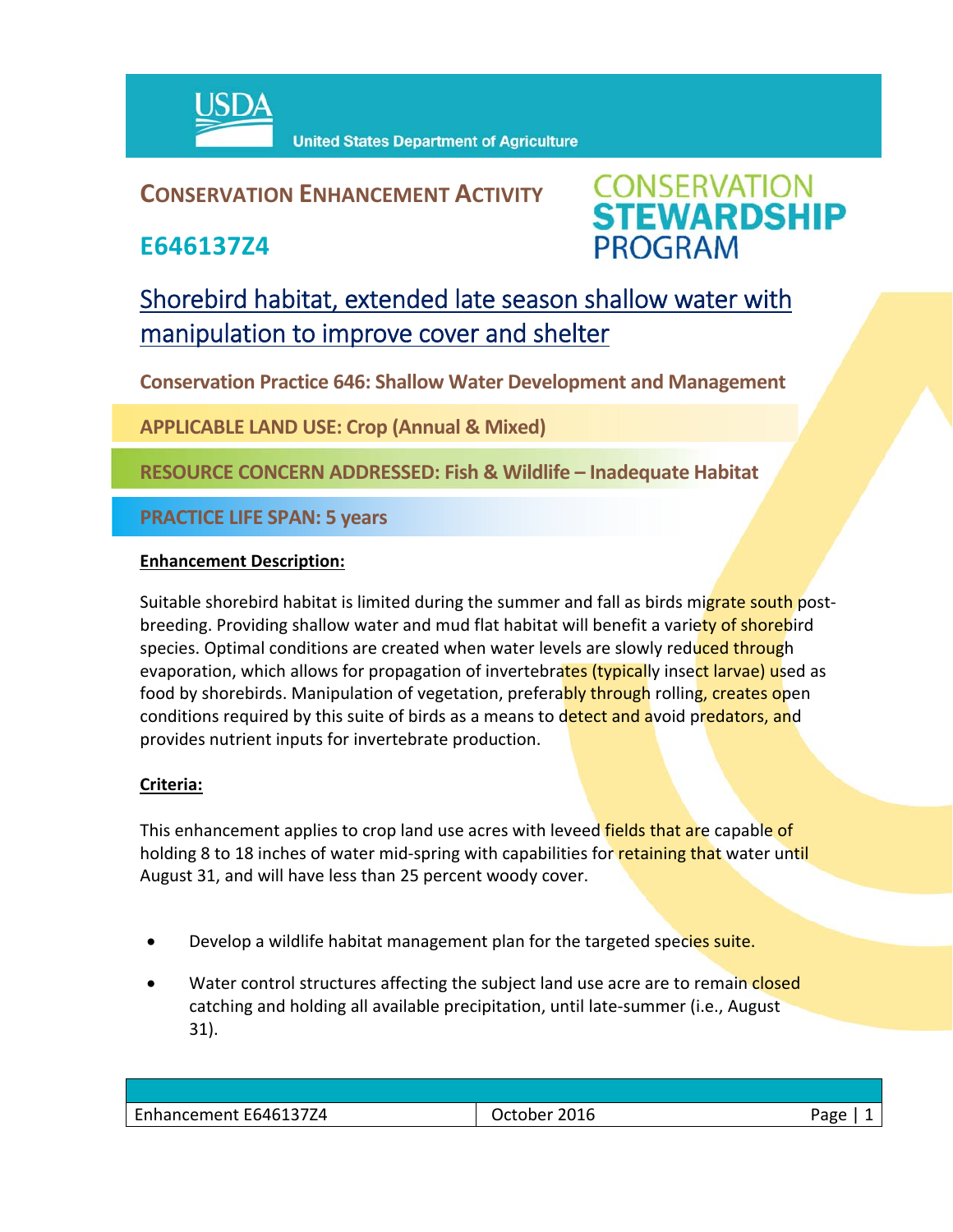

- Sites must contain 8 to 18 inches of water.
- Manipulate vegetation on the site, if after June 15, the site becomes dry with emergent vegetation covering 50 percent or more, at a height of 6



inches or more. Manipulation by rolling or disking to bring the majority (75 percent or more) of the vegetation at or below the soil surface. Rolling is the preferred method of manipulation to maintain soil quality.

- The need for vegetative manipulation will be triggered by the above stated scenario. However, multiple manipulations may be needed to achieve the desired habitat response.
- A Wildlife Habitat Evaluation Guide (WHEG) specific to shallow water habitat on cropland must be used to show that implementation of the Enhancement will improve wildlife habitat value from fair (planning criteria = 0.5) to good (planning criteria greater than 0.5 and less than or equal to 0.6) or from good to very good (planning criteria greater than 0.6).

Note: This Enhancement may be grouped with E646137Z2- Close Structures and extend retention of captured rainfall to provided late winter habitat for migratory waterfowl and shorebirds.

### **Documentation Requirements:**

- Copy of the wildlife habitat management plan for the targeted species suite (including the WHEG scores for present and planned conditions).
- Field log to include:
	- o Crops grown and the harvest date for the crops grown on the applicable acres;
	- o Date/time the water control structure was closed;
	- o Date/time of each field visit and observed water levels;
	- o Date/time when the water control structures were opened;
	- o Date/time and method used to manipulate vegetation.

| Enhancement E646137Z4 | 2016<br><b>Jctober</b> | Page |
|-----------------------|------------------------|------|